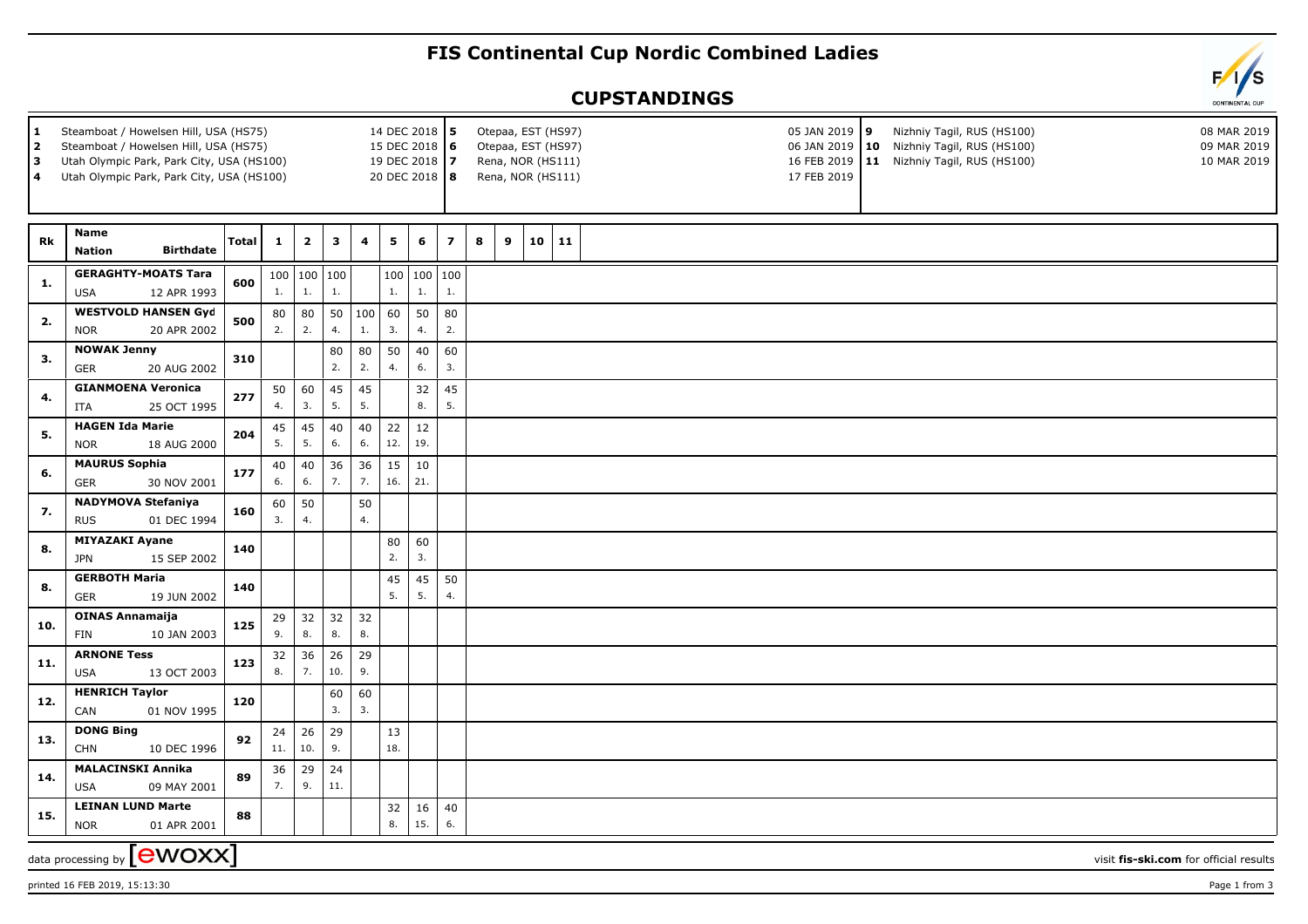| Rk  | Name<br><b>Birthdate</b><br>Nation                       | <b>Total</b> | $\mathbf{1}$ | $\overline{\mathbf{2}}$ | $\mathbf{3}$ | 4 | 5           | 6         | $\overline{z}$ | 8 | 9 | 10 11 |  |
|-----|----------------------------------------------------------|--------------|--------------|-------------------------|--------------|---|-------------|-----------|----------------|---|---|-------|--|
| 16. | <b>HIRNER Lisa</b><br>03 OCT 2003<br>AUT                 | 80           |              |                         |              |   |             | 80<br>2.  |                |   |   |       |  |
| 17. | <b>BROCARD Lena</b><br>19 MAY 2000<br>FRA                | 75           |              |                         |              |   | 29<br>9.    | 20<br>13. | 26<br>10.      |   |   |       |  |
| 18. | <b>VOLAVSEK Ema</b><br><b>SLO</b><br>15 DEC 2002         | 64           |              |                         |              |   | 40<br>6.    | 24<br>11. |                |   |   |       |  |
| 19. | <b>BENDI Annemarii</b><br><b>EST</b><br>29 MAR 2001      | 63           |              |                         |              |   | 24<br>$11.$ | 15<br>16. | 24<br>11.      |   |   |       |  |
| 20. | <b>NAKAMURA Anju</b><br>23 JAN 2000<br><b>JPN</b>        | 62           |              |                         |              |   | 26<br>10.   | 36<br>7.  |                |   |   |       |  |
| 20. | <b>MIYAJIMA Ringo</b><br>31 OCT 2003<br>JPN              | 62           |              |                         |              |   | 36<br>7.    | 26<br>10. |                |   |   |       |  |
| 22. | <b>OEIHAUGEN Thea</b><br><b>NOR</b><br>11 MAY 2001       | 52           |              |                         |              |   | 18<br>14.   | 18<br>14. | 16<br>15.      |   |   |       |  |
| 23. | <b>KOIVISTO Pinja</b><br>28 NOV 2002<br>FIN              | 50           | 10.          | $26 \mid 24$<br>11.     |              |   |             |           |                |   |   |       |  |
| 24. | <b>AKHMETVALIYEVA Daya</b><br>21 DEC 1997<br>KAZ         | 44           | 22<br>12.    | 22<br>12.               |              |   |             |           |                |   |   |       |  |
| 25. | <b>GLADIKOVA Svetlana</b><br><b>RUS</b><br>25 MAY 1992   | 42           |              |                         |              |   | 20<br>13.   | 22<br>12. |                |   |   |       |  |
| 26. | <b>REID Meaghan</b><br>24 MAY 1993<br>CAN                | 40           | 20<br>13.    | 20<br>13.               |              |   |             |           |                |   |   |       |  |
| 27. | <b>MIDTSUNDSTAD Hanna</b><br>22 SEP 1999<br><b>NOR</b>   | 36           |              |                         |              |   |             |           | 36<br>7.       |   |   |       |  |
| 28. | <b>SLAMIK Annalena</b><br>23 MAR 2003<br>AUT             | 35           |              |                         |              |   |             | 13<br>18. | $22\,$<br>12.  |   |   |       |  |
| 29. | <b>GONCHAROVA Anastasia</b><br><b>RUS</b><br>10 OCT 1999 | 32           |              |                         |              |   |             |           | 32<br>8.       |   |   |       |  |
| 30. | <b>MURAKAMI Yura</b><br>JPN<br>18 FEB 2000               | 30           |              |                         |              |   | 16<br>15.   | 14<br>17. |                |   |   |       |  |
| 31. | <b>VERBIC Silva</b><br><b>SLO</b><br>31 MAR 2002         | 29           |              |                         |              |   |             | 29<br>9.  |                |   |   |       |  |
| 31. | <b>ARISTOVA Olga</b><br><b>RUS</b><br>10 JUL 2002        | 29           |              |                         |              |   |             |           | 29<br>9.       |   |   |       |  |
| 31. | <b>HUBINGER Eva</b><br>AUT<br>03 MAY 1993                | 29           |              |                         |              |   |             | 11<br>20. | 18<br>14.      |   |   |       |  |
| 34. | <b>HAUSENBERG Triinu</b><br>EST<br>05 OCT 2002           | 22           |              |                         |              |   | 14<br>17.   | 8<br>23.  |                |   |   |       |  |

printed 16 FEB 2019, 15:13:30 Page 2 from 3